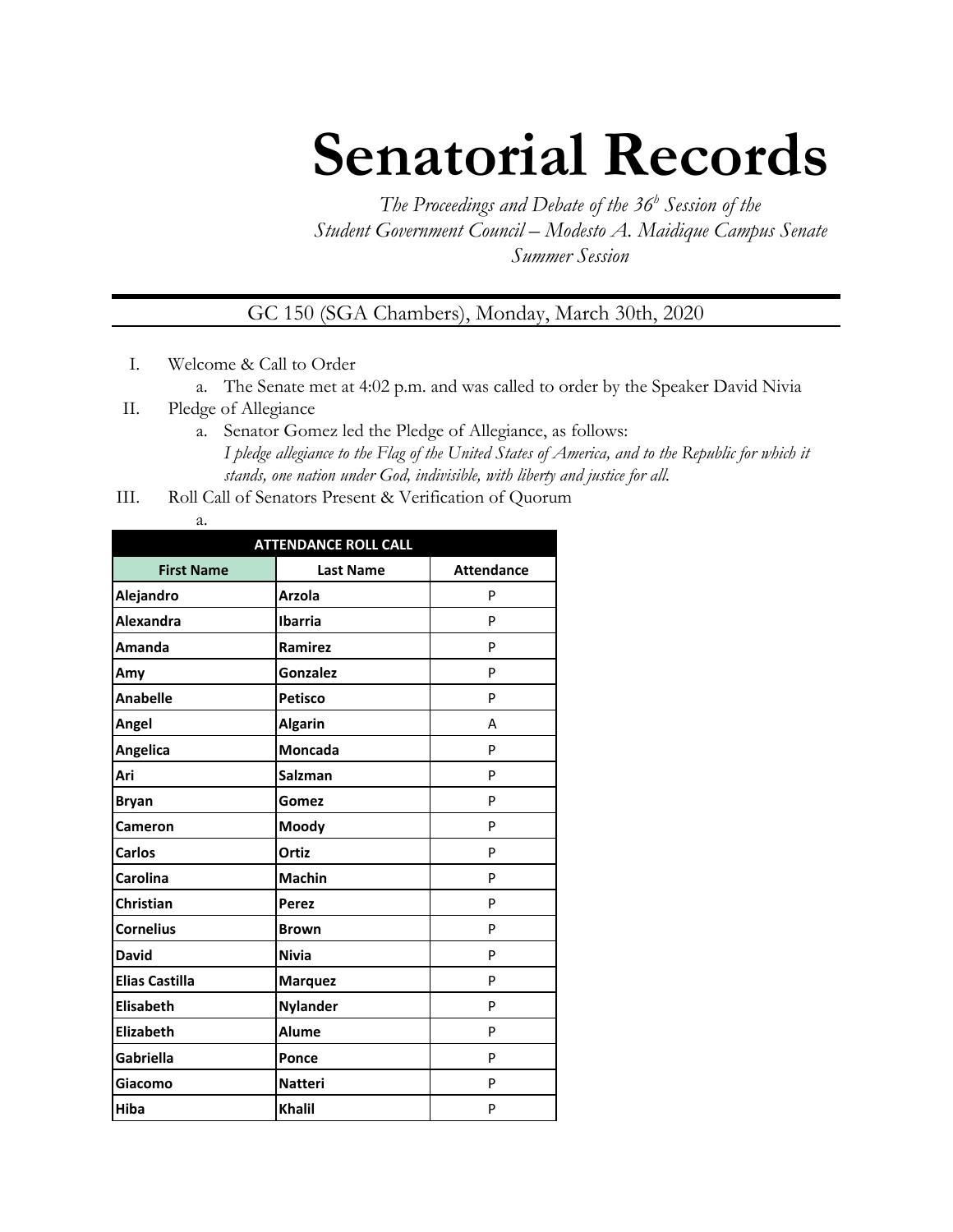| <b>Janelle</b>          | Fraga            | P                  |
|-------------------------|------------------|--------------------|
| Jocelyn                 | Correa           | P                  |
| <b>VACANT</b>           | <b>VACANT</b>    |                    |
| Karla                   | <b>Perez</b>     | P                  |
| <b>Kiara</b>            | <b>Mohammad</b>  | P                  |
| <b>Mallory</b>          | <b>Fortuno</b>   | P                  |
| <b>Marko</b>            | <b>Nikitovic</b> | A                  |
| Maryam                  | Rafieifar        | P                  |
| <b>Matthew</b>          | <b>Beck</b>      | P                  |
| Meena                   | <b>Mohan</b>     | P                  |
| <b>Nitya</b>            | Ramalingam       | P                  |
| <b>Molly</b>            | <b>Schantz</b>   | P                  |
| Rose                    | Ingraham         | A                  |
| Santiago                | <b>Arias</b>     | P                  |
| Serena Perpetual        | Correia          | P                  |
| <b>Shahnawaz</b>        | Rafi             | P                  |
| Van                     | Le               | P                  |
| <b>SENATE SEATS</b>     | 37               |                    |
| <b>VACANT SEATS</b>     | 1                | <b>QUORUM</b>      |
| <b>SENATORS PRESENT</b> | 34               | <b>ESTABLISHED</b> |
| <b>AMT FOR QUORUM</b>   | 18               |                    |

b. The roll was called and a quorum was verified with 34 Senators present.

- IV. Approval of the Minutes from March 23rd, 2020
	- a. Senator Arzola moves to approve the minutes from March 23rd, 2020. Senator Ibarria seconds. Motion passes.
- V. Adoption of the Agenda
	- a. Senator Castilla moves to adopt the agenda. Senator Brown seconds. Motion passes.
- VI. Invited Speakers
	- a. Elections Commissioner Tatiana Aravelo
		- i. Elections have been moved virtually on April 7 & 8 from 9am to 7pm.
		- ii. Need help from Senators to push out the remuneration bill and reappropriation.
		- iii. Elections board had a virtual meeting yesterday
		- iv. Candidates are allowed for campaigning starting today and allow for campaign on the two days of elections.
		- v. Working on drafting a university wide email
- VII. Committee Reports
	- a. Finance Committee
		- i. Met today at 3pm and went over the finance code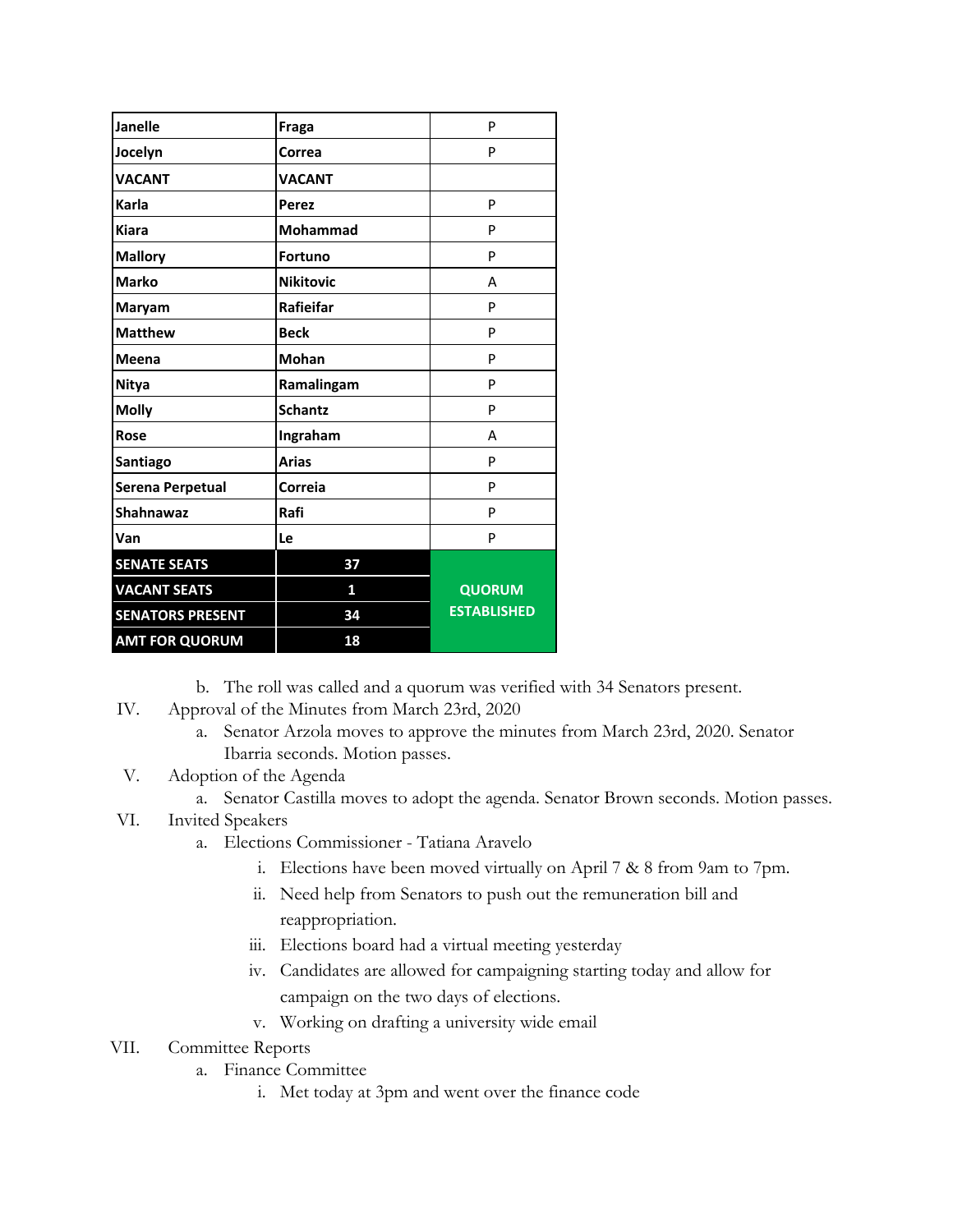- ii. Drafting a university wide email
- iii. If you have any questions, please contact sgafinance  $@$  fiu.com
- b. Rules, Legislation, and Judiciary Committee
	- i. We met today and passed 3 bills
		- 1. Thank You FIU Bill
		- 2. HESI Resolution
		- 3. Student Rights Bill
	- ii. If you have any questions, please contact sgarules@fiu.edu
- c. Operational Review Committee
	- i. Panther Power submitted their audit
	- ii. Received Model UN audit and will discuss it in this week's meeting.
	- iii. Working on a bill to amend the statutes regarding ORC
	- iv. If you have any questions, please contact sgaorc $@$ fiu.edu
- d. Internal Affairs Committee
	- i. Send me an email with your IG handle and the time and day you are doing your virtual office.
	- ii. After the senate meeting my committee will be meeting to discuss a bill to add to the statutes regarding office hours.
	- iii. If you have any questions, please contact sgainternal@fiu.edu
- e. Student Advocacy Committee
	- i. Had our meeting today
	- ii. Will start Paws Up challenge starting today
	- iii. Sent out the doc about student concerns and we already have 2 responses.
	- iv. Reviewed two surveys brought by Senator Nylander about academic advising and transcripts
		- 1. Compiled a list of suggestions to send to her
	- v. If you have any questions, please contact sgaadvocacy@fiu.edu
- f. Graduate and Professional Students Committee
	- i. We had a meeting today and discussed the SIPA Graduate Council
	- ii. Discussed changes to GPSC SOP and will amend with administration input and send back for review.
	- iii. Sent a survey to UGS to better plan for next fiscal year's activities.
	- iv. Discussing with UGS to post grads abstract on UGS website because of the suspension on GSAW.
	- v. Introduction of new Medical Senator.
	- vi. If you have any questions, please contact  $GPSCchar(\partial f\hat{u} \cdot \text{edu})$
	- vii. Questions regarding funding, please contact [GPSC@fiu.edu](mailto:GPC@fiu.edu)
- VIII. Executive Board Reports
	- a. Senate Speaker Nivia
		- i. Recommendations to improve the Governing documents
		- ii. U-Wide meeting summary
		- iii. If you have any questions, please email sgaspeaker@fiu.edu
	- b. Speaker Pro Tempore Algarin
		- i. No report
		- ii. If you have any questions, please email sgaprotemp@fiu.edu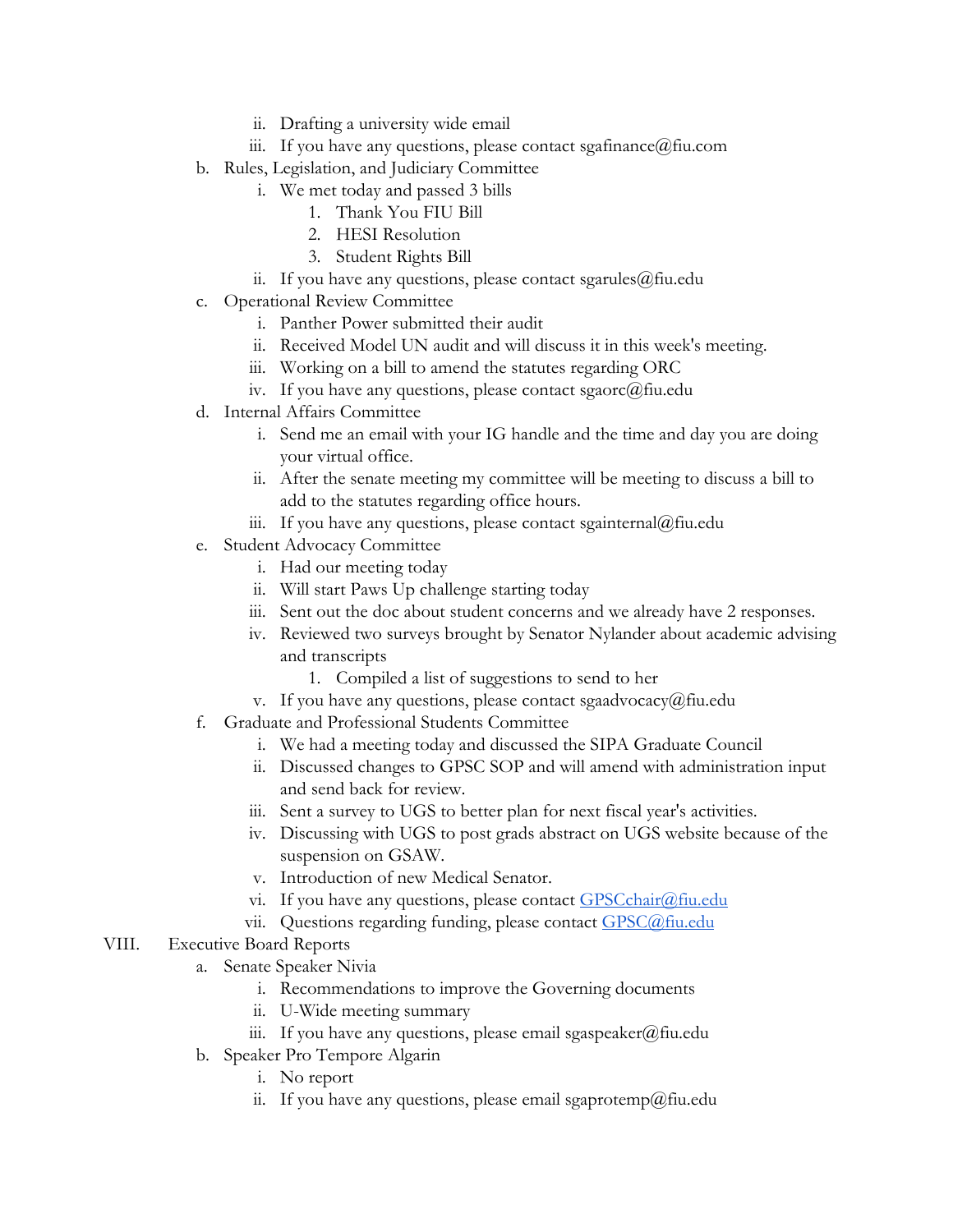- c. President Rosell
	- i. No report
	- ii. If you have any questions, please email sgapres $@$ fiu.edu
- d. Vice President Ojeda
	- i. In contact with different schools regarding their procedures for the bicycle situation.
		- 1. We are getting the police involved as well as housing. Planning a meeting sometime next week.
	- ii. Working on publications form for the new digital Recharge.
	- iii. If you have any questions, please email sgavp@fiu.edu
- e. Comptroller
	- i. U-wide council voted to pass the U-wide budget
	- ii. Working on SGA Senior Week
	- iii. You should get my monthly report sometime this week, waiting for some numbers.
	- iv. If you have any questions, please email sgacomptrol@fiu.edu
- f. Chief Justice
	- i. Meeting tomorrow at 3pm, will send zoom link in the group chat.
	- ii. If you have any questions, please email  $sgaiud@final$
- IX. Special Orders
	- a. There were none.
- X. Vetoed Legislation
	- a. There were none.
- XI. Second Readings
	- a. There were none.
- XII. Unfinished Business
	- a. GSGC Proposal
		- i. Senator Fraga moves to go into a 5 minute discussion period. Senator Brown seconds. Motion passes.
		- ii. Senator Fraga moves to end the discussion period. Senator Petisco seconds. Motion passes.
		- iii. Senator Fraga moves to go into voting procedure. Senator Alume seconds. Motion passes.
		- iv.

| <b>VOTE ON</b>    |           |                   |      |        |
|-------------------|-----------|-------------------|------|--------|
| <b>First Name</b> | Last Name | <b>Attendance</b> | Vote | Reason |
| Alejandro         | Arzola    | P                 | N    |        |
| Alexandra         | Ibarria   | P                 | N    |        |
| Amanda            | Ramirez   | P                 | N    |        |
| Amy               | Gonzalez  | P                 | ν    |        |
| Anabelle          | Petisco   | D                 | N    |        |
| Angel             | Algarin   | Α                 |      |        |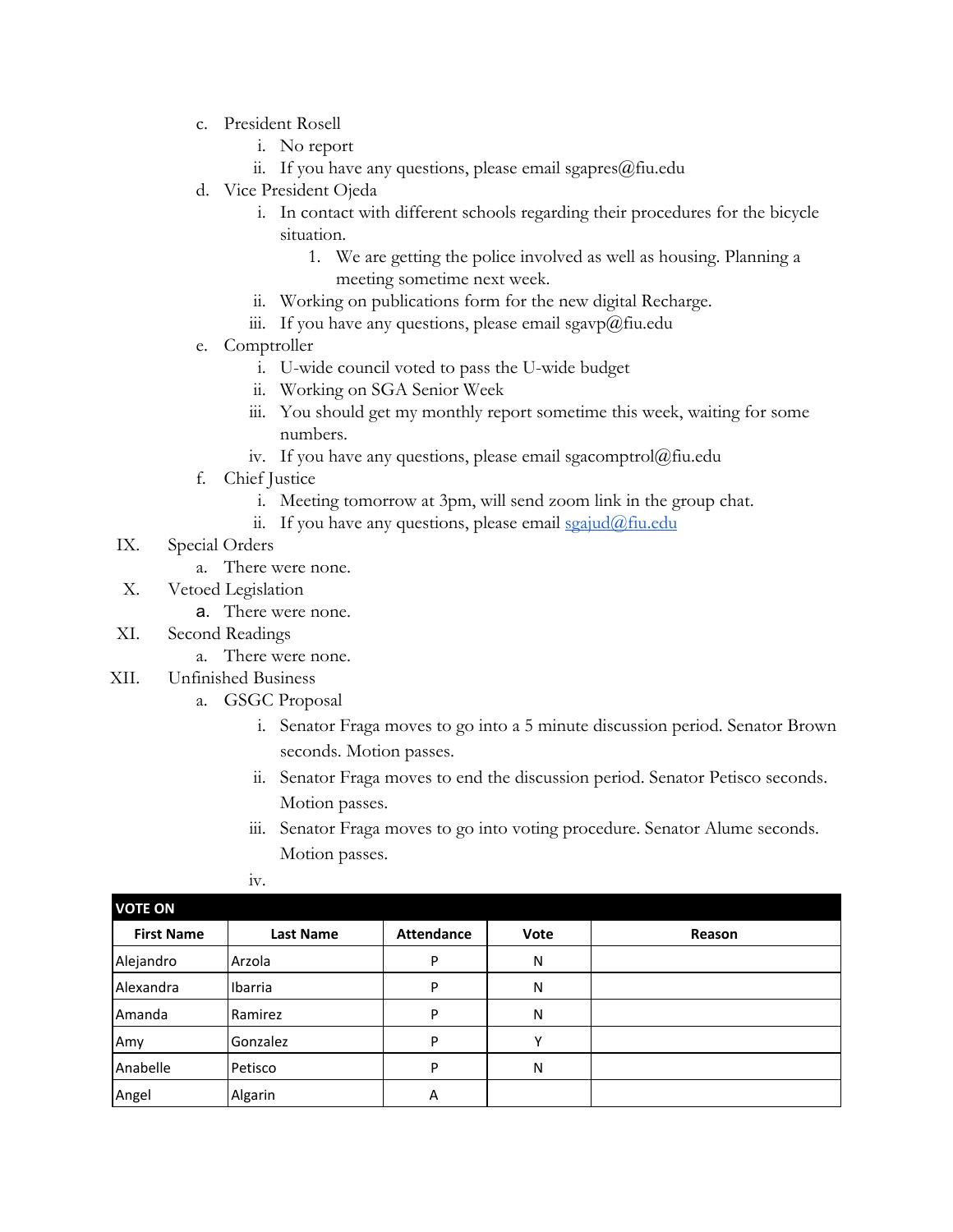| Angelica       | Moncada                   | $\mathsf{P}$              | ${\sf N}$        |             |
|----------------|---------------------------|---------------------------|------------------|-------------|
| Ari            | Salzman                   | $\boldsymbol{\mathsf{P}}$ | ${\sf N}$        |             |
| Bryan          | Gomez                     | ${\sf P}$                 | ${\sf N}$        |             |
| Cameron        | Moody                     | ${\sf P}$                 | ${\sf N}$        |             |
| Carlos         | Ortiz                     | P                         | ${\sf N}$        |             |
| Carolina       | Machin                    | $\boldsymbol{\mathsf{P}}$ | N                |             |
| Christian      | Perez                     | ${\sf P}$                 | N                |             |
| Cornelius      | Brown                     | ${\sf P}$                 | ${\sf N}$        |             |
| David          | Nivia                     | A                         |                  |             |
| Elias Castilla | Marquez                   | $\boldsymbol{\mathsf{P}}$ | Υ                |             |
| Elisabeth      | Nylander                  | P                         | ${\sf N}$        |             |
| Elizabeth      | Alume                     | ${\sf P}$                 | ${\sf N}$        |             |
| Gabriella      | Ponce                     | ${\sf P}$                 | ${\sf N}$        |             |
| Giacomo        | Natteri                   | ${\sf P}$                 | N                |             |
| Hiba           | Khalil                    | ${\sf P}$                 | ${\sf N}$        |             |
| Janelle        | Fraga                     | ${\sf P}$                 | ${\sf N}$        |             |
| Jocelyn        | Correa                    | ${\sf P}$                 | ${\sf N}$        |             |
| VACANT         | VACANT                    |                           |                  |             |
| Karla          | Perez                     | $\boldsymbol{\mathsf{P}}$ | ${\sf N}$        |             |
| Kiara          | Mohammad                  | ${\sf P}$                 | ${\sf N}$        |             |
| Mallory        | Fortuno                   | P                         | N                |             |
| Marko          | Nikitovic                 | A                         |                  |             |
| Maryam         | Rafieifar                 | ${\sf P}$                 | ${\sf N}$        |             |
| Matthew        | Beck                      | ${\sf P}$                 | ${\sf N}$        |             |
| Meena          | Mohan                     | ${\sf P}$                 | N                |             |
| Nitya          | Ramalingam                | ${\sf P}$                 | ${\sf N}$        |             |
| Molly          | Schantz                   | $\sf P$                   | ${\sf N}$        |             |
| Rose           | Ingraham                  | A                         |                  |             |
| Santiago       | Arias                     | $\boldsymbol{\mathsf{P}}$ | Y                |             |
| Serena         |                           |                           |                  |             |
| Perpetual      | Correia                   | $\boldsymbol{\mathsf{P}}$ | ${\sf N}$        |             |
| Shahnawaz      | Rafi                      | $\boldsymbol{\mathsf{P}}$ | ${\sf N}$        |             |
| Van            | Le                        | $\boldsymbol{\mathsf{P}}$ | ${\sf N}$        |             |
|                |                           | YAY                       | 3                |             |
|                | <b>QUORUM ESTABLISHED</b> | <b>NAY</b>                | 29               | <b>FAIL</b> |
|                |                           | <b>ABSTAIN</b>            | $\boldsymbol{0}$ |             |

v. Motion failed

b. Pre-Req Resolution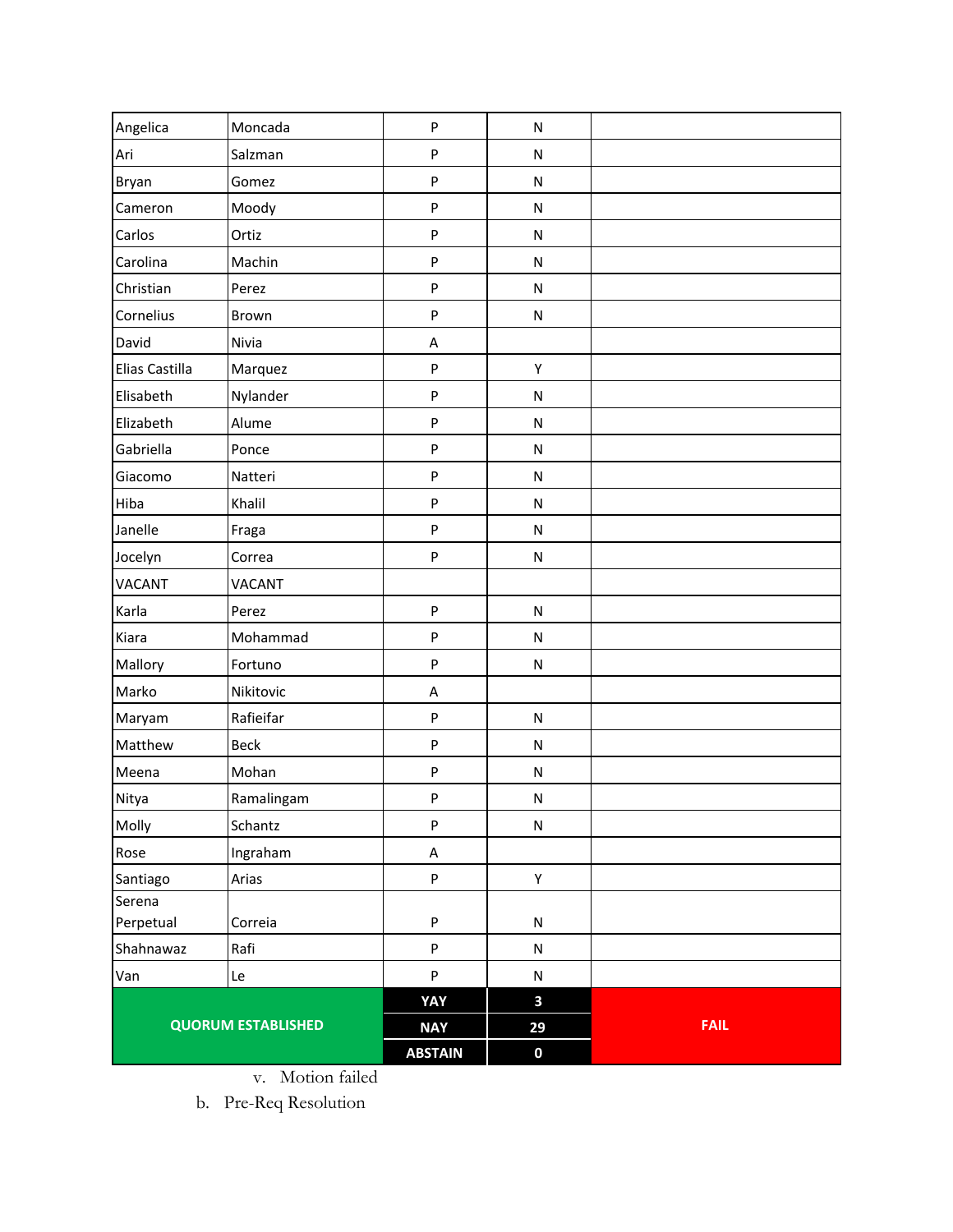- i. Senator Ortiz moves for a 5 minute discussion period. Senator Ibarria seconds. Motion passes.
- ii. Recommendations
	- 1. Senator Castilla not all higher level courses have pre-reqs; language is vague, needs more clauses and supporting evidence.
	- 2. Senator Perez student tools, student e-forms, put this there instead; language should say complete (otherwise it's an IT issue)
- iii. Senator Karla Perez moves to extend the discussion period by 2 minutes. Senator Rafi seconds. Motion passes.
- iv. Senator Castilla moves to refer this resolution back to the ROJC committee. Senator Ortiz seconds. Motion passes.

## XIII. New Business

- a. UB3610 Student Rights Bill
	- i. Question and Answer Period
		- 1. Senator Arzola moves to close the question and answer period. Senator Gomez seconds. Motion passes.
	- ii. Senator Castilla moves to bypass second reading. Senator Karla Perez seconds. Motion passes.
	- iii. Senator Nylander moves to adopt the amendments ROJC made. Senator Castilla seconds. Motion passes.
	- iv. Senator Nylander moves to amend Section 3 Bill to say section (3a.) Senator Arzola seconds. Motion passes.

| <b>VOTE ON</b>    |                  |                   |      |        |
|-------------------|------------------|-------------------|------|--------|
| <b>First Name</b> | <b>Last Name</b> | <b>Attendance</b> | Vote | Reason |
| Alejandro         | Arzola           | P                 | Υ    |        |
| Alexandra         | Ibarria          | P                 | Υ    |        |
| Amanda            | Ramirez          | P                 | Υ    |        |
| Amy               | Gonzalez         | P                 | Υ    |        |
| Anabelle          | Petisco          | P                 | Υ    |        |
| Angel             | Algarin          | Α                 |      |        |
| Angelica          | Moncada          | P                 | γ    |        |
| Ari               | Salzman          | P                 | Υ    |        |
| Bryan             | Gomez            | P                 | Υ    |        |
| Cameron           | Moody            | P                 | Υ    |        |
| Carlos            | Ortiz            | P                 | Υ    |        |
| Carolina          | Machin           | P                 | γ    |        |

v.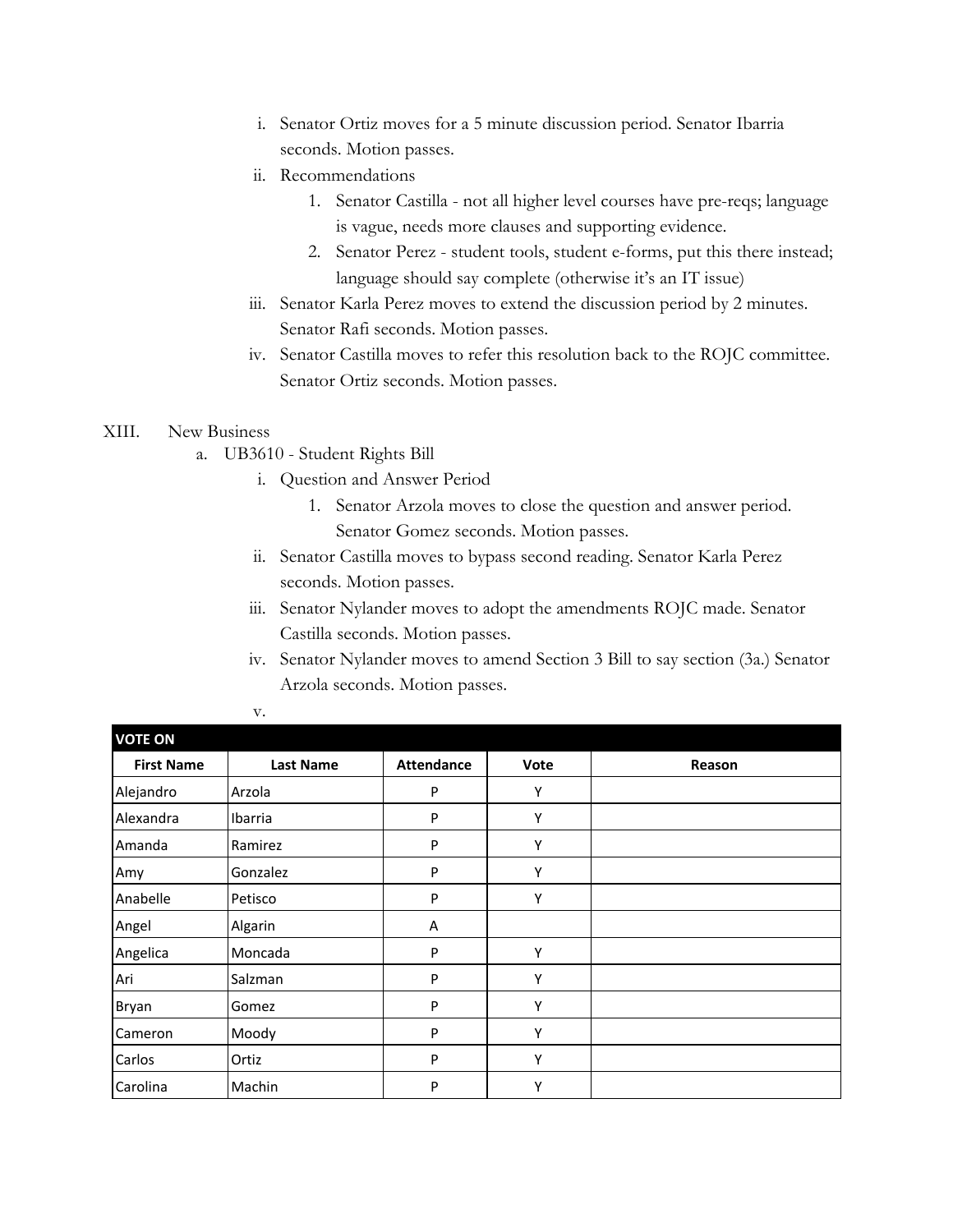| Christian      | Perez                     | $\mathsf{P}$              | Y           |             |
|----------------|---------------------------|---------------------------|-------------|-------------|
| Cornelius      | Brown                     | $\boldsymbol{\mathsf{P}}$ | Υ           |             |
| David          | Nivia                     | $\sf P$                   | Y           |             |
| Elias Castilla | Marquez                   | $\mathsf{P}$              | Y           |             |
| Elisabeth      | Nylander                  | $\mathsf{P}$              | Y           |             |
| Elizabeth      | Alume                     | $\mathsf{P}$              | Υ           |             |
| Gabriella      | Ponce                     | $\sf P$                   | Y           |             |
| Giacomo        | Natteri                   | $\sf P$                   | Υ           |             |
| Hiba           | Khalil                    | $\mathsf{P}$              | Y           |             |
| Janelle        | Fraga                     | $\sf P$                   | Y           |             |
| Jocelyn        | Correa                    | $\boldsymbol{\mathsf{P}}$ | Y           |             |
| <b>VACANT</b>  | <b>VACANT</b>             |                           |             |             |
| Karla          | Perez                     | $\boldsymbol{\mathsf{P}}$ | Y           |             |
| Kiara          | Mohammad                  | $\boldsymbol{\mathsf{P}}$ | Y           |             |
| Mallory        | Fortuno                   | $\boldsymbol{\mathsf{P}}$ | Y           |             |
| Marko          | Nikitovic                 | A                         |             |             |
| Maryam         | Rafieifar                 | $\boldsymbol{\mathsf{P}}$ | Υ           |             |
| Matthew        | <b>Beck</b>               | $\boldsymbol{\mathsf{P}}$ | Y           |             |
| Meena          | Mohan                     | $\boldsymbol{\mathsf{P}}$ | Y           |             |
| Nitya          | Ramalingam                | $\sf P$                   | Υ           |             |
| Molly          | Schantz                   | $\sf P$                   | Υ           |             |
| Rose           | Ingraham                  | A                         |             |             |
| Santiago       | Arias                     | $\mathsf{P}$              | Υ           |             |
| Serena         |                           |                           |             |             |
| Perpetual      | Correia                   | ${\sf P}$                 | Υ           |             |
| Shahnawaz      | Rafi                      | $\sf P$                   | Y           |             |
| Van            | Le                        | $\sf P$                   | Y           |             |
|                |                           | YAY                       | 34          |             |
|                | <b>QUORUM ESTABLISHED</b> | <b>NAY</b>                | $\mathbf 0$ | <b>PASS</b> |
|                |                           | <b>ABSTAIN</b>            | $\mathbf 0$ |             |

1. Passed with 34-0-0

- b. SR3624 Thank You FIU Resolution
	- i. Question and Answer Period
		- 1. Senator Arzola moves to make a friendly amendment to add Senator Brown as sponsor. Senator Castilla seconds. Motion passes.
		- 2. Senator Gomez moves to close the question and answer period. Senator Nylander seconds. Motion passes.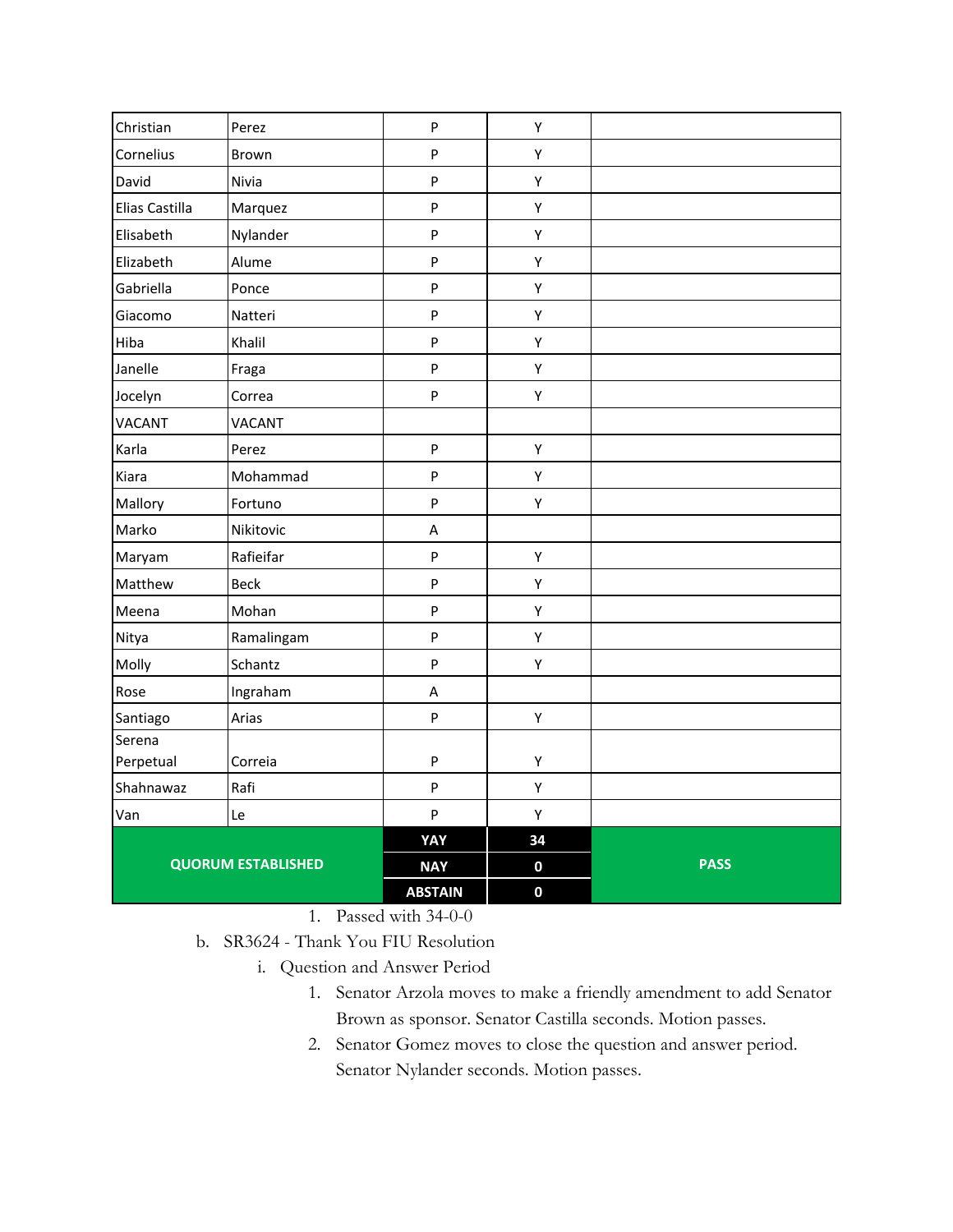- ii. Senator Gomez moves to bypass second reading. Senator Ortiz seconds. Motion passes.
- iii. Senator Gomez moves to go into voting procedure. Senator Ibarria seconds. Motion passes.

| ٠ |  |
|---|--|

| <b>VOTE ON</b>    |                  |                   |      |        |
|-------------------|------------------|-------------------|------|--------|
| <b>First Name</b> | <b>Last Name</b> | <b>Attendance</b> | Vote | Reason |
| Alejandro         | Arzola           | P                 | Υ    |        |
| Alexandra         | Ibarria          | P                 | Υ    |        |
| Amanda            | Ramirez          | P                 | Υ    |        |
| Amy               | Gonzalez         | P                 | Υ    |        |
| Anabelle          | Petisco          | P                 | Υ    |        |
| Angel             | Algarin          | Α                 |      |        |
| Angelica          | Moncada          | P                 | Υ    |        |
| Ari               | Salzman          | P                 | Υ    |        |
| Bryan             | Gomez            | P                 | Υ    |        |
| Cameron           | Moody            | P                 | Υ    |        |
| Carlos            | Ortiz            | P                 | Υ    |        |
| Carolina          | Machin           | P                 | Υ    |        |
| Christian         | Perez            | P                 | Υ    |        |
| Cornelius         | Brown            | P                 | Υ    |        |
| David             | Nivia            | P                 | Υ    |        |
| Elias Castilla    | Marquez          | P                 | Υ    |        |
| Elisabeth         | Nylander         | P                 | Υ    |        |
| Elizabeth         | Alume            | P                 | Υ    |        |
| Gabriella         | Ponce            | P                 | Υ    |        |
| Giacomo           | Natteri          | P                 | Υ    |        |
| Hiba              | Khalil           | P                 | Υ    |        |
| Janelle           | Fraga            | P                 | Υ    |        |
| Jocelyn           | Correa           | P                 | Υ    |        |
| <b>VACANT</b>     | <b>VACANT</b>    |                   |      |        |
| Karla             | Perez            | P                 | Υ    |        |
| Kiara             | Mohammad         | P                 | Υ    |        |
| Mallory           | Fortuno          | P                 | Υ    |        |
| Marko             | Nikitovic        | $\mathsf A$       |      |        |
| Maryam            | Rafieifar        | P                 | Y    |        |
| Matthew           | Beck             | P                 | Y    |        |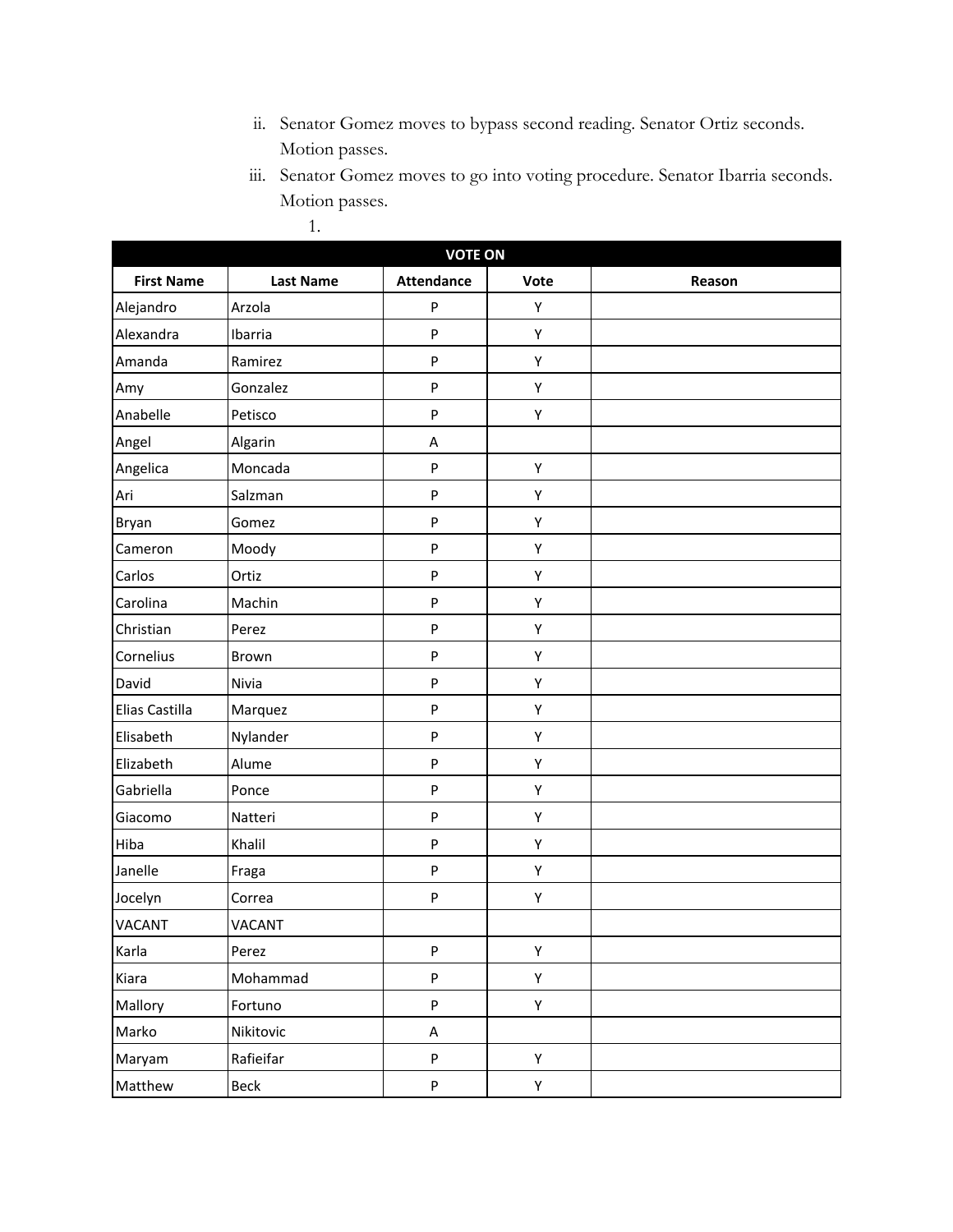| Meena                     | Mohan      | P              | Υ                |             |
|---------------------------|------------|----------------|------------------|-------------|
| Nitya                     | Ramalingam | P              | Υ                |             |
| Molly                     | Schantz    | P              | Υ                |             |
| Rose                      | Ingraham   | Α              |                  |             |
| Santiago                  | Arias      | P              | Υ                |             |
| Serena                    |            |                |                  |             |
| Perpetual                 | Correia    | P              | Υ                |             |
| Shahnawaz                 | Rafi       | P              | Υ                |             |
| Van                       | Le         | P              | ٧                |             |
|                           |            | YAY            | 34               |             |
| <b>QUORUM ESTABLISHED</b> |            | <b>NAY</b>     | $\boldsymbol{0}$ | <b>PASS</b> |
|                           |            | <b>ABSTAIN</b> | $\bf{0}$         |             |

- 2. Passes with 34-0-0
- c. SR3625 HESI Resolution
	- i. Question and Answer Period
		- 1. Senator Arzola moves to extend the question and answer period by 2 minutes. Senator Castilla seconds. Motion passes.
	- ii. Senator Castilla moves to bypass second reading. Senator Karla Perez seconds. Motion passes.
	- iii.

| <b>VOTE ON</b>    |                  |                   |      |        |
|-------------------|------------------|-------------------|------|--------|
| <b>First Name</b> | <b>Last Name</b> | <b>Attendance</b> | Vote | Reason |
| Alejandro         | Arzola           | P                 | Υ    |        |
| Alexandra         | Ibarria          | P                 | Υ    |        |
| Amanda            | Ramirez          | P                 | Y    |        |
| Amy               | Gonzalez         | P                 | Υ    |        |
| Anabelle          | Petisco          | P                 | Υ    |        |
| Angel             | Algarin          | Α                 |      |        |
| Angelica          | Moncada          | P                 | Υ    |        |
| Ari               | Salzman          | P                 | Υ    |        |
| Bryan             | Gomez            | P                 | Υ    |        |
| Cameron           | Moody            | P                 | Υ    |        |
| Carlos            | Ortiz            | P                 | Υ    |        |
| Carolina          | Machin           | P                 | Υ    |        |
| Christian         | Perez            | P                 | Υ    |        |
| Cornelius         | Brown            | P                 | Υ    |        |
| David             | Nivia            | P                 | Υ    |        |
| Elias Castilla    | Marquez          | P                 | Υ    |        |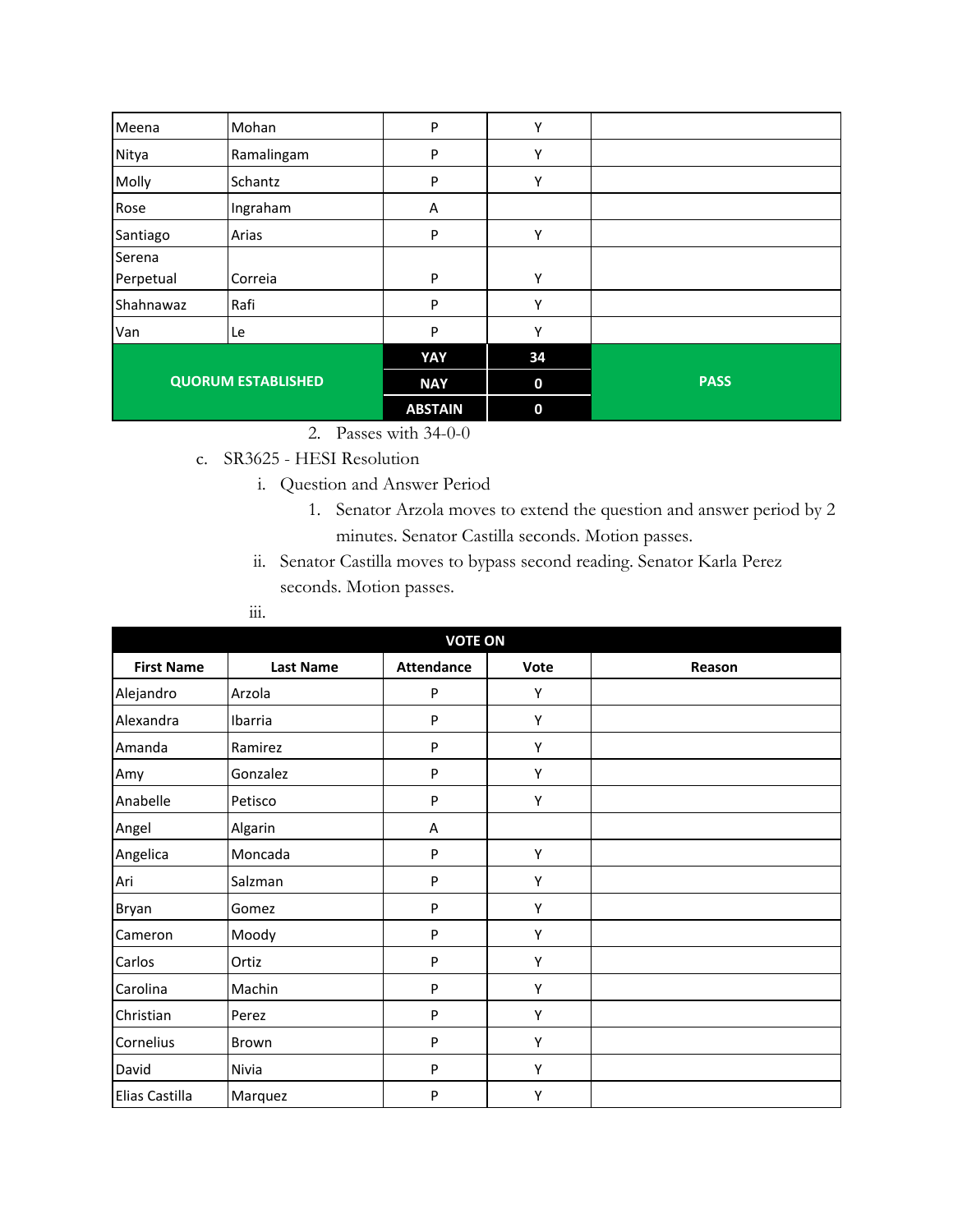| Elisabeth                 | Nylander      | $\boldsymbol{\mathsf{P}}$ | Υ           |             |
|---------------------------|---------------|---------------------------|-------------|-------------|
| Elizabeth                 | Alume         | ${\sf P}$                 | Υ           |             |
| Gabriella                 | Ponce         | P                         | Υ           |             |
| Giacomo                   | Natteri       | P                         | Υ           |             |
| Hiba                      | Khalil        | P                         | Υ           |             |
| Janelle                   | Fraga         | P                         | Υ           |             |
| Jocelyn                   | Correa        | P                         | Υ           |             |
| <b>VACANT</b>             | <b>VACANT</b> |                           |             |             |
| Karla                     | Perez         | $\sf P$                   | Υ           |             |
| Kiara                     | Mohammad      | P                         | Υ           |             |
| Mallory                   | Fortuno       | P                         | Υ           |             |
| Marko                     | Nikitovic     | $\sf A$                   |             |             |
| Maryam                    | Rafieifar     | P                         | Υ           |             |
| Matthew                   | Beck          | $\mathsf{P}$              | Υ           |             |
| Meena                     | Mohan         | P                         | Υ           |             |
| Nitya                     | Ramalingam    | P                         | Υ           |             |
| Molly                     | Schantz       | P                         | Υ           |             |
| Rose                      | Ingraham      | A                         |             |             |
| Santiago                  | Arias         | $\sf P$                   | Υ           |             |
| Serena                    |               |                           |             |             |
| Perpetual                 | Correia       | ${\sf P}$                 | Υ           |             |
| Shahnawaz                 | Rafi          | $\mathsf{P}$              | Υ           |             |
| Van                       | Le            | P                         | Υ           |             |
|                           |               | YAY                       | 34          |             |
| <b>QUORUM ESTABLISHED</b> |               | <b>NAY</b>                | $\mathbf 0$ | <b>PASS</b> |
|                           |               | <b>ABSTAIN</b>            | $\mathbf 0$ |             |

1. Passes with 34-0-0

d. Working Senate

XIV. Advisor Report

- a. Keep updated with university announcement and emails
- b. Some of you have received emails from Cathy Sanchez, please respond and follow up with the email.
- c. If you have any questions, please email mimcast@fiu.edu
- XV. Public Forum
	- a. Teresa Schuster Elections and article about ballot referendum
	- b. Jose Portes Cevallos Concerns regarding sga elections

*Point of Personal Privilege for Senator Arias at 5:33pm; Dismissed*

*Point of Personal Privilege for Senator Rafi at 5:43pm; Dismissed*

XVI. Senate Forum

a. Speaker Nivia